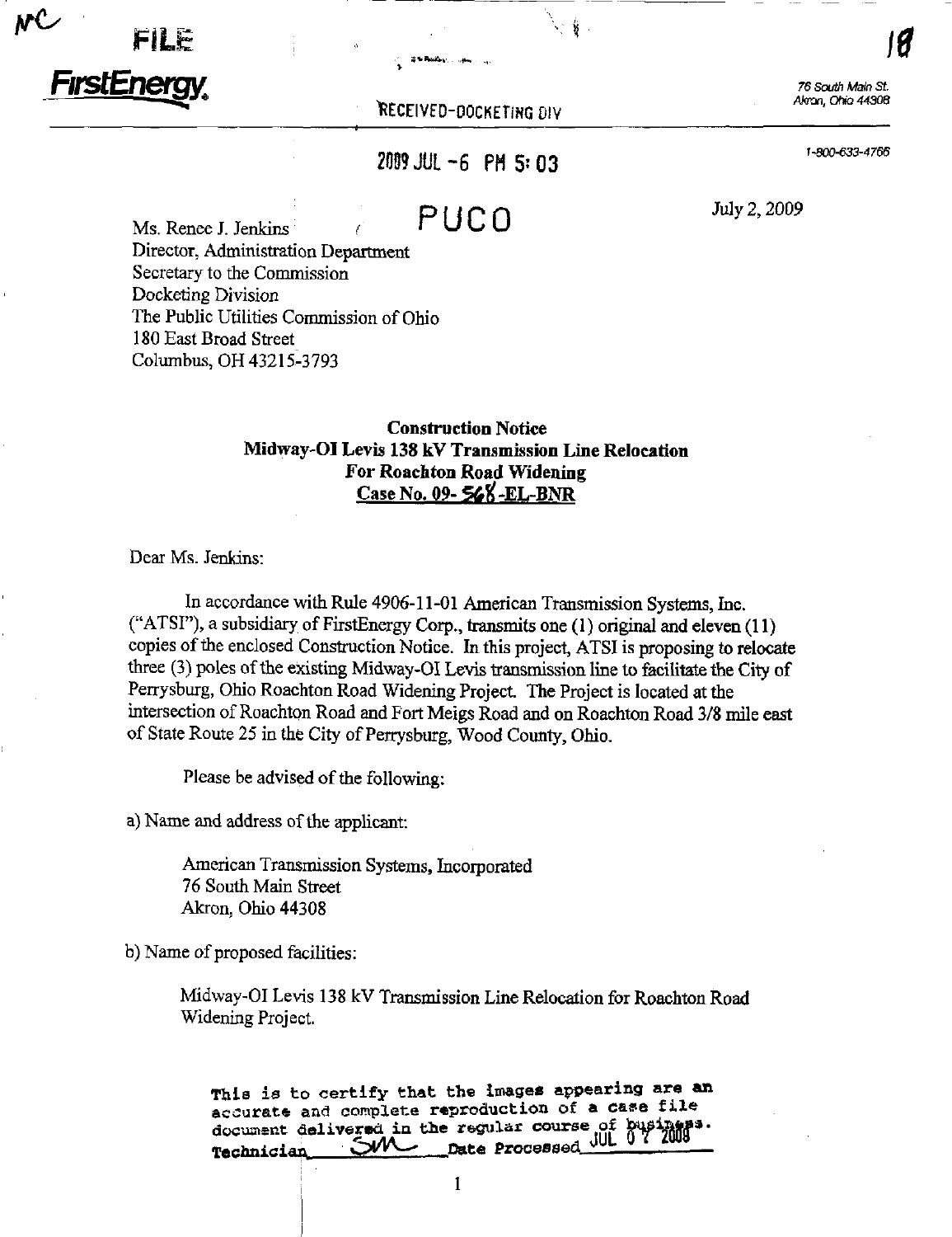Ms. Renee J. Jenkins/ Docketing July 2, 2009

c) Location of proposed facilities:

The Project is located at the intersection of Roachton Road and Fort Meigs Road, and on Roachton Road 3/8 of a mile east of State Route 25 in the City of Perrysburg, Wood County, Ohio.

d) Description of proposed facilities:

In this project, ATSI is proposing to relocate three (3) poles of the existing Midway-OI Levis transmission line to facilitate the Roachton Road widening Project.

e) Applicant's representative:

Scott Humphrys, Associate Distribution Specialist Energy Delivery Technical Services FirstEnergy Service Company 76 South Main Street Akron, OH 44308-1890

After docketing this filing, please return one time-stamped copy of the Constmction Notice for our records to us in the enclosed envelope. We have provided a copy of this Construction Notice by certified mail, with return receipt requested, to officials of the political subdivisions immediately affected by the proposed project as listed in the attached Exhibit 1. Copies of the transmittal letters addressed to the local government representatives of the City of Perrysburg, Wood County are enclosed for your file.

Should the Ohio Power Siting Board desire further information or discussion of this submittal, please contact me at (330) 384-2526.

Sincerely,

Scott Humphrys Associate Distribution Specialist Energy Delivery Technical Services FirstEnergy Service Company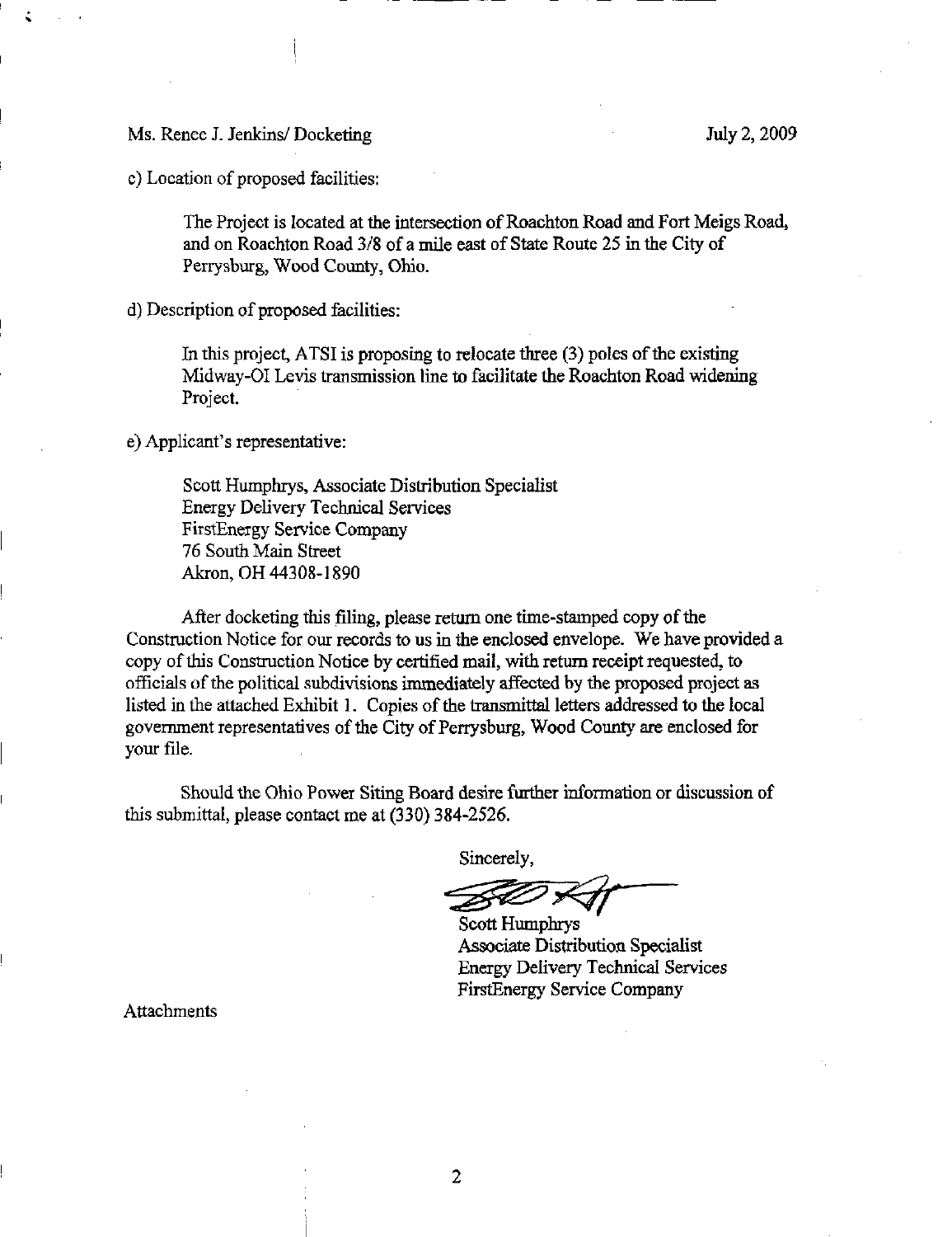**EXHIBIT 1** Officials Served Copy of Construction Notice Midway-OI Levis 138 kV Transmission Line Relocation for Roachton Road Widening Case No. 09- -EL-BNR

#### City of Perrysburg

The Honorable Nelson Evans Mayor, City of Perrysburg 201 W. Indiana Avenue Perrysburg, OH 43551

Mr. Joe Lawless President of Council, City of Perrysburg 201 W. Indiana Avenue Perrysburg, OH 43551

Mr. Jon G. Eckel Public Service Director 201 W. Indiana Avenue Perrysburg, OH 43551

Mr. John Wanick Municipal Planning Commission, City of Perrysburg 201 W. Indiana Avenue Perrysburg, OH 43551

Mr. Rick Thielen Planning/Zoning Administrator, City of Perrysburg 201 W. Indiana Avenue Perrysburg, OH 43551

#### **Wood County**

The Honorable James Carter Wood County Commissioner, President One Courthouse Square Bowling Green, OH 43402

The Honorable Tim Brown Wood County Commissioner One Courthouse Square Bowling Green, OH 43402

Mr. Dave Steiner Director, Wood County Planning Commission One Courthouse Square, Floor 5 Bowling Green, OH 43402

The Honorable Alvin Perkins Wood County Commissioner One Courthouse Square Bowling Green, OH 43402

Mr. Raymond Huber P.E., P.S. Wood County Engineer One Courthouse Square, Floor 3 Bowling Green, OH 43402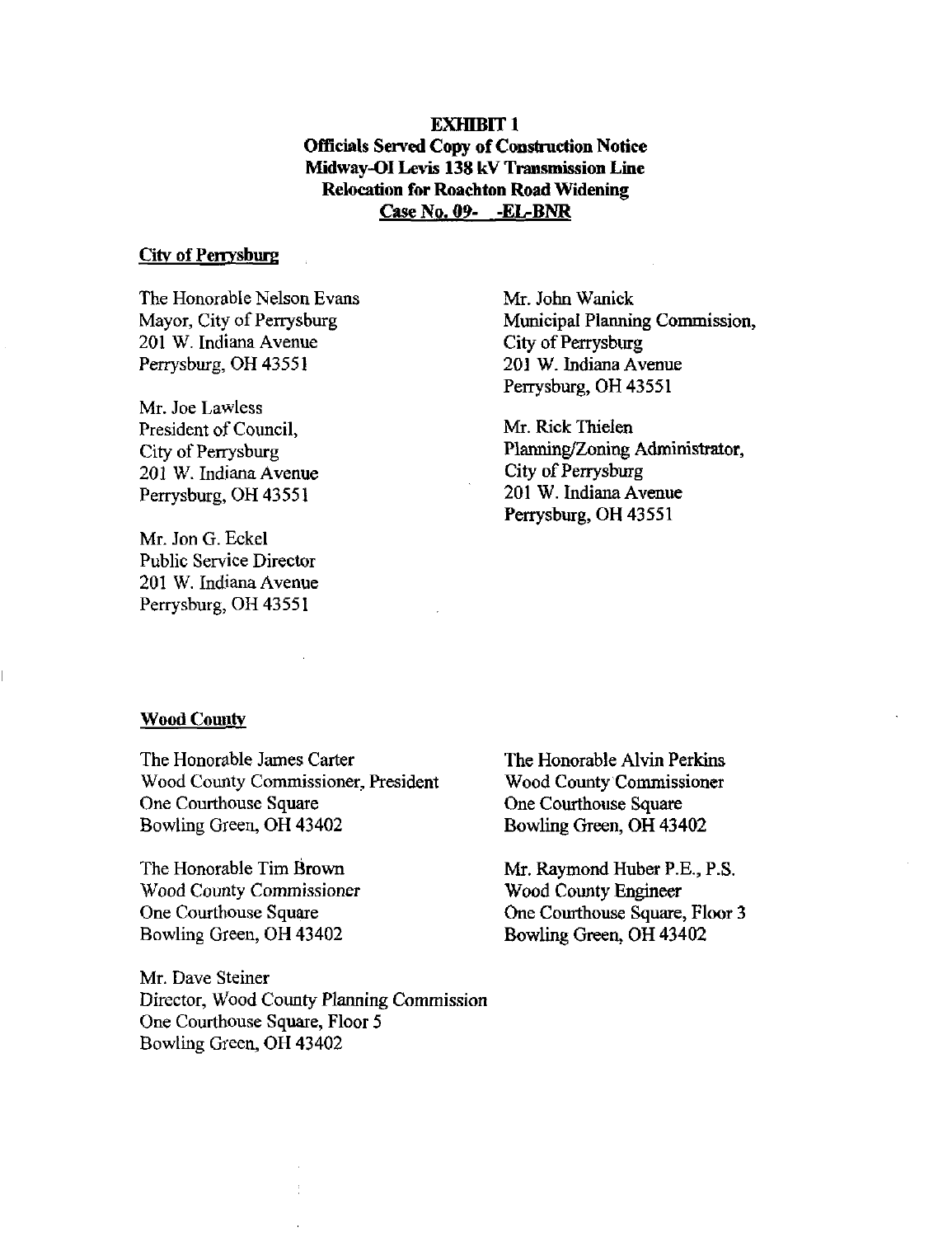

76 South Main St. Akron. Ohio 44308

1-800-633-4766

July 2,2009

The Honorable Nelson Evans Mayor, City of Perrysburg 201 W. Indiana Avenue Perrysburg, OH 43551

## Construction Notice Midway-OI Levis 138 kV Transmission Line Relocation For the Roachton Road Widening Project Case No. 09- -EL-BNR

Dear Mayor Evans,

In the above captioned project, American Transmission Systems, Inc. ("ATSI"), a subsidiary of FirstEnergy Corp., is proposing to relocate three (3) poles of the existing Midway-OI Levisl38kV transmission line to facilitate the City of Perrysburg's Roachton Road widening Project The Project is located at the intersection of Roachton Road and Fort Meigs Road and on Roachton Road 3/8 of a mile east of State Route 25 in the City of Perrysburg, Wood County, Ohio.

The proposed Project improvements are needed to facilitate the widening of Roachton Road in the City of Perrysburg, Wood County. This requires the relocation of two (2) stub poles and one (1) transmission pole, of the Midway-OI Levis 138kV transmission line along Roachton Road.

In accordance with the provisions of Ohio Administrative Code ("OAC") Rule 4906-1-01, this project falls within the Ohio Power Siting Board's requirements fora Construction Notice ("CN"). Therefore, in compliance with OAC 4906-11-02 of the OPSB's Rules and Regulations, we have prepared and filed the attached CN vrith ihe OPSB for their review and approval. The CN contains a description of the Project and is provided for your information.

I'll be glad to answer any question concerning this matter. You can contact me at (330) 384-2526.

Sincerely

Scott Humphrys

Associate Distribution Specialist Energy Dehvery Technical Services FirstEnergy Service Company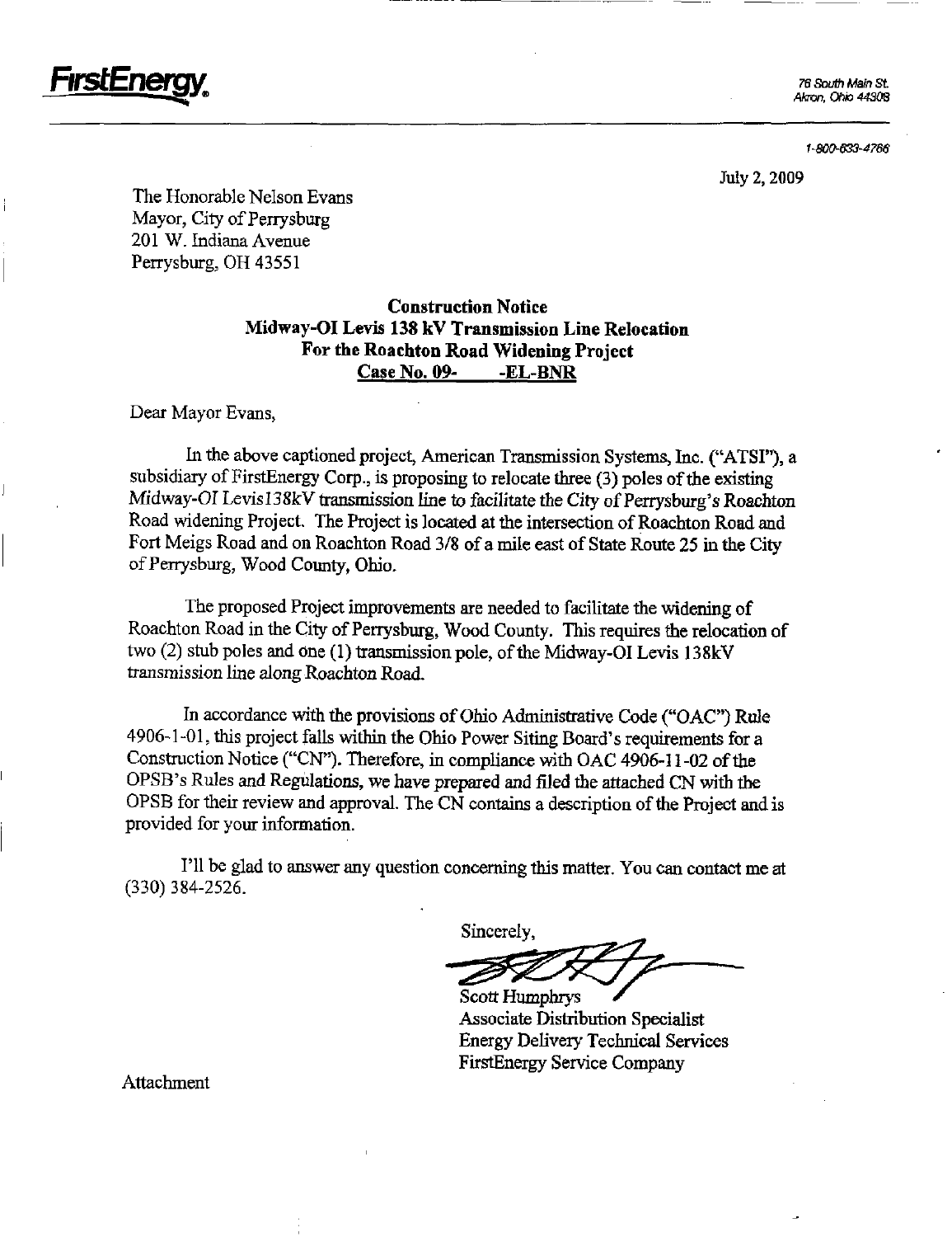76 South Main St. Akron, Ohio 44308

FirstEnergy

1-e0O-633-4766

July 2,2009

Mr. Joe Lawless President of Council, City of Perrysburg 201 W. Indiana Avenue Perrysburg, OH 43551

## Construction Notice Midway-OI Levis 138 kV Transmission Line Relocation For the Roachton Road Widening Project Case No. 09-<br>-EL-BNR

Dear Mr. Lawless,

In the above captioned project, American Transmission Systems, Inc. ("ATSF'), a subsidiary of FirstEnergy Corp., is proposing to relocate three (3) poles of the existing Midway-OI Levis]38kV transmission line to facilitate the City of Perrysburg's Roachton Road Widening Project. The Project is located at the intersection of Roachton Road and Fort Meigs Road and on Roachton Road 3/8 of a mile east of State Route 25 in the City of Perrysburg, Wood County, Ohio.

The proposed Project improvements are needed to facilitate the widening of Roachton Road in the City of Perrysburg, Wood County. This requires the relocation of two (2) stub poles and one (1) transmission pole, of the Midway-OI Levis 138kV transmission line along Roachton Road.

In accordance with the provisions of Ohio Administrative Code ("OAC") Rule 4906-1-01, this project falls within the Ohio Power Siting Board's requirements for a Construction Notice ("CN"). Therefore, in compliance with OAC 4906-11-02 of the OPSB's Rules and Regulations, we have prepared and filed the attached CN with the OPSB for their review and approval. The CN contains a description of the Project and is provided for your information.

I'll be glad to answer any question concerning this matter. You can contact me at (330) 384-2526.

Sincerely,

Scott Humphrys Associate Distribution Specialist Energy Delivery Technical Services FirstEnergy Service Company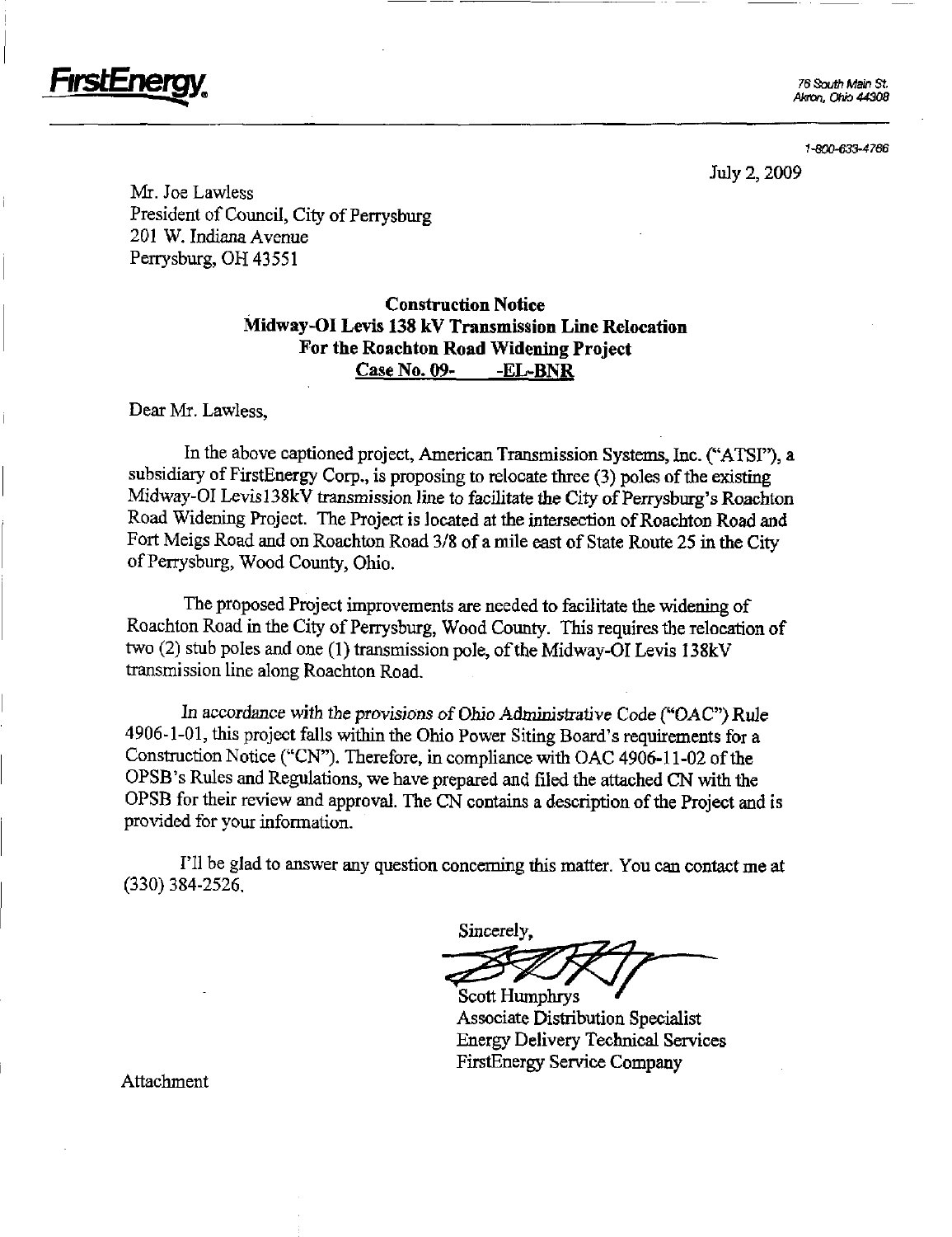

76 South Main St. Akron, Ohio 44308

1-800-633-4766

July 2,2009

Mr. Jon G. Eckel Public Service Director 201 W. Indiana Avenue Perrysburg, OH 43551

## Construction Notice Midway-OI Levis 138 kV Transmission Line Relocation For the Roachton Road Widening Project Case No, 09- -EL-BNR

Dear Mr. Eckel,

In the above captioned project, American Transmission Systems, Inc. ("ATSI"), a subsidiary of FirstEnergy Corp., is proposing to relocate three (3) poles of the existing Midway-OI Levis138kV transmission line to facilitate the City of Perrysburg's Roachton Road Widening Project. The Project is located at the intersection of Roachton Road and Fort Meigs Road and on Roachton Road 3/8 of a mile east of State Route 25 in the City of Perrysburg, Wood County, Ohio.

The proposed Project improvements are needed to facilitate the widening of Roachton Road in the City of Perrysburg, Wood County. This requires the relocation of two (2) stub poles and one (1) transmission pole, of the Midway-OI Levis 138kV transmission line along Roachton Road.

In accordance with the provisions of Ohio Administrative Code ("OAC") Rule  $4906-1-01$ , this project falls within the Ohio Power Siting Board's requirements for a Construction Notice ("CN"). Therefore, in compliance with OAC 4906-11-02 of the OPSB's Rules and Regulations, we have prepared and filed the attached CN with the OPSB for their review and approval. The CN contains a description of the Project and is provided for your information.

I'll be glad to answer any question concerning this matter. You can contact me at (330) 384-2526.

Sincerely,

Scott Humphrys

Associate Distribution Specialist Energy Delivery Technical Services FirstEnergy Service Company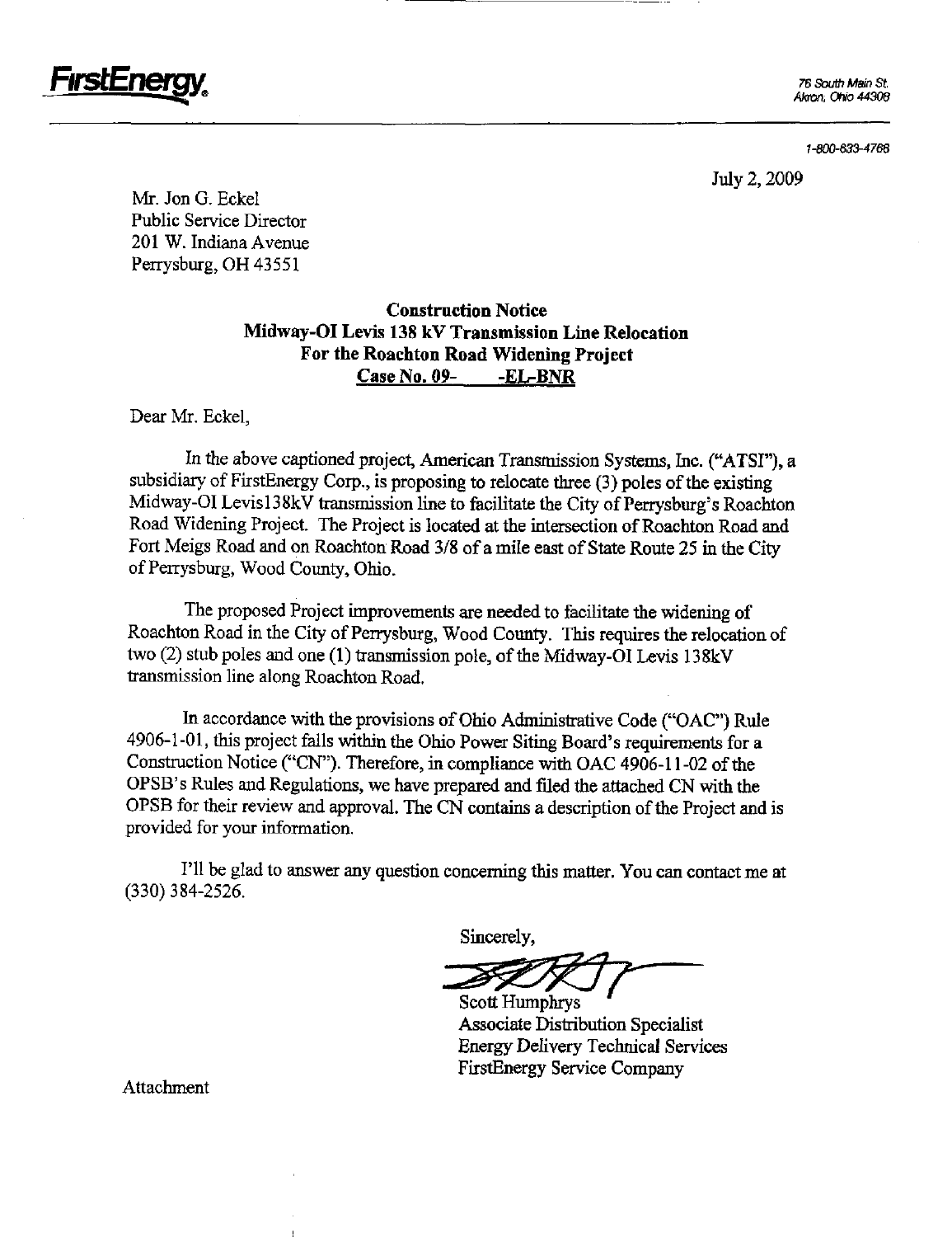

Akron, Ohio 44308

1-800-633-4766

July 2,2009

The Honorable James Carter Wood County Commissioner, President One Courthouse Square Bowling Green, OH 43402

## Construction Notice Midway-OI Levis 138 kV Transmission Line Relocation For the Roachton Road Widening Project Case No, 09- -EL-BNR

Dear Commissioner Carter,

In the above captioned project, American Transmission Systems, Inc. ("ATSI"), a subsidiary of FirstEnergy Corp., is proposing to relocate three (3) poles of the existing Midway-OI Levisl38kV transmission line to facilitate the City of Perrysburg's Roachton Road Widening Project. The Project is located at the intersection of Roachton Road and Fort Meigs Road and on Roachton Road 3/8 of a mile east of State Route 25 in the City of Perrysburg, Wood County, Ohio.

The proposed Project improvements are needed to facilitate the widening of Roachton Road in the City of Perrysburg, Wood County. This requires the relocation of two (2) stub poles and one (1) transmission pole, of the Midway-OI Levis 138kV transmission Ime along Roachton Road.

In accordance with the provisions of Ohio Administrative Code (" $OAC$ ") Rule 4906-1-01, this project falls within the Ohio Power Siting Board's requirements for a Construction Notice ("CN"). Therefore, in compliance with OAC 4906-11-02 of the OPSB's Rules and Regulations, we have prepared and filed the attached CN with the OPSB for their review and approval. The CN contains a description of the Project and is provided for your information.

I'll be glad to answer any question concerning this matter. You can contact me at (330) 384-2526.

Sincerely

Scott Humphrys Associate Distribution Specialist Energy Delivery Technical Services FirstEnergy Service Company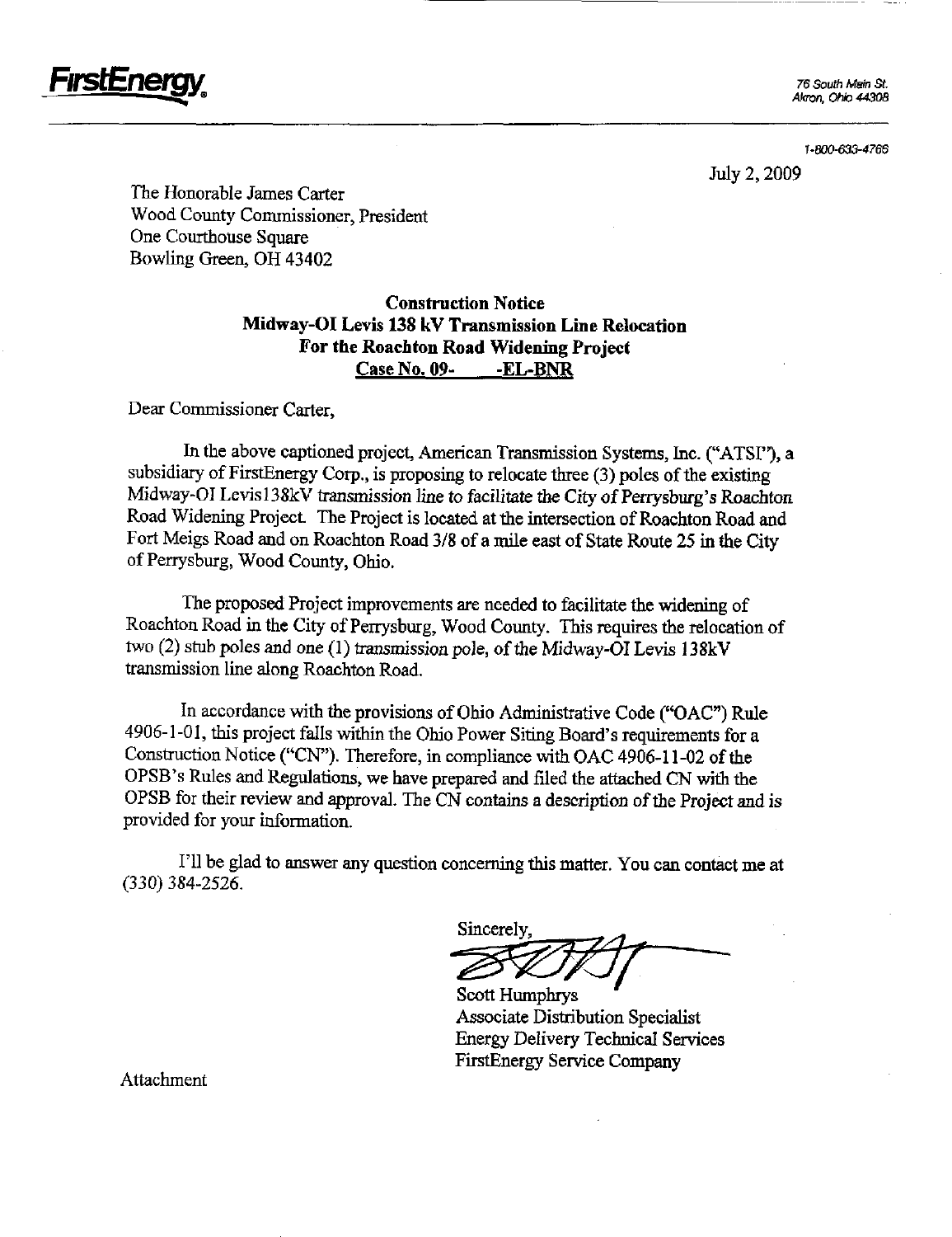

Akron, Ohb 44308

1-800-633-4766 July 2, 2009

The Honorable Tim Brown Wood County Commissioner One Courthouse Square Bowling Green, OH 43402

## Construction Notice Midway-OI Levis 138 kV Transmission Line Relocation For the Roachton Road Widening Project Case No. 09- -EL-BNR

Dear Commissioner Brown,

In the above captioned project, American Transmission Systems, Inc. ("ATSI"), a subsidiary of FirstEnergy Corp., is proposing to relocate three (3) poles of the existing Midway-OI Levis138kV transmission line to facilitate the City of Perrysburg's Roachton Road Widening Project. The Project is located at the intersection of Roachton Road and Fort Meigs Road and on Roachton Road 3/8 of a mile east of State Route 25 in the City of Perrysburg, Wood County, Ohio.

The proposed Project improvements are needed to facilitate the widening of Roachton Road in the City of Perrysburg, Wood County. This requires the relocation of two (2) stub poles and one (1) transmission pole, of the Midway-OI Levis 138kV transmission line along Roachton Road.

In accordance with the provisions of Ohio Administrative Code ("OAC") Rule 4906-1-01, this project falls within the Ohio Power Siting Board's requirements for a Construction Notice ("CN"). Therefore, in compliance with OAC 4906-11-02 of the OPSB's Rules and Regulations, we have prepared and filed the attached CN with the OPSB for their review and approval. The CN contains a description of the Project and is provided for your information.

I'll be glad to answer any question concerning this matter. You can contact me at (330) 384-2526.

Sincerely,

Scott Humphrys Associate Distribution Specialist Energy Delivery Technical Services FirstEnergy Service Company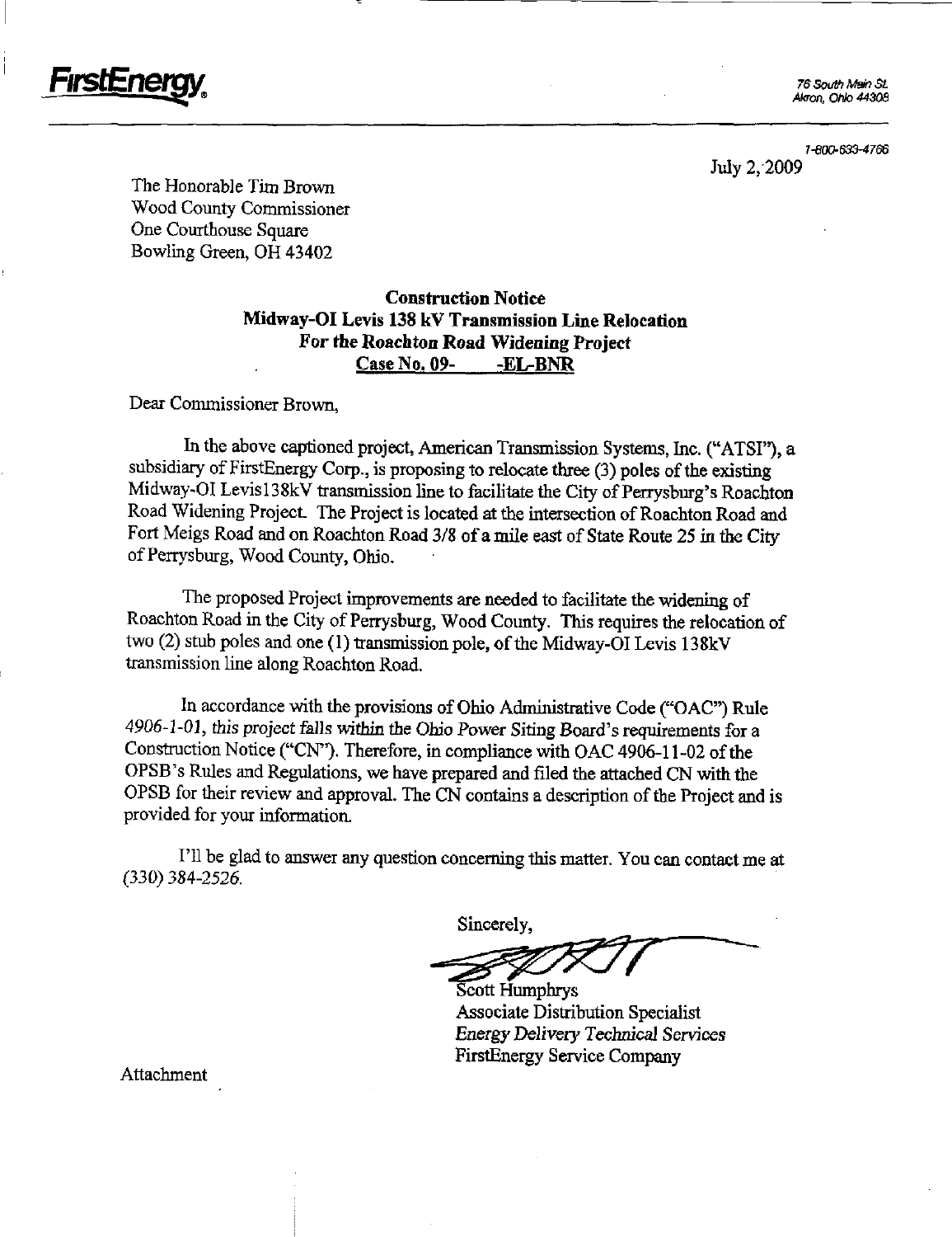

Akron, Ohio 44308

1-800-633-4766

July 2,2009

The Honorable Alvin Perkins Wood County Commissioner One Courthouse Square Bowling Green, OH 43402

## Construction Notice Midway-OI Levis 138 kV Transmission Line Relocation For the Roachton Road Widening Project Case No. 09- -EL-BNR

Dear Commissioner Perkins,

In the above captioned project, American Transmission Systems, Inc. ("ATSI"), a subsidiary of FirstEnergy Corp., is proposing to relocate three (3) poles of the existing Midway-OI Levisl38kV transmission line to facilitate the City of Perrysburg's Roachton Road Widening Project. The Project is located at the intersection of Roachton Road and Fort Meigs Road and on Roachton Road 3/8 of a mile east of State Route 25 in the City of Perrysburg, Wood County, Ohio.

The proposed Project improvements are needed to facilitate the widening of Roachton Road in the City of Perrysburg, Wood County. This requires the relocation of two  $(2)$  stub poles and one  $(1)$  transmission pole, of the Midway-OI Levis 138kV transmission line along Roachton Road.

In accordance with the provisions of Ohio Administrative Code ("OAC") Rule  $4906-1-01$ , this project falls within the Ohio Power Siting Board's requirements for a Construction Notice ("CN"). Therefore, in compliance with OAC 4906-11-02 of the OPSB's Rules and Regulations, we have prepared and filed the attached CN with the OPSB for their review and approval. The CN contains a description of the Project and is provided for your information.

I'll be glad to answer any question concerning this matter. You can contact me at (330) 384-2526.

Sincerely,

Scott Humphrys Associate Distribution Specialist Energy Delivery Technical Services FirstEnergy Service Company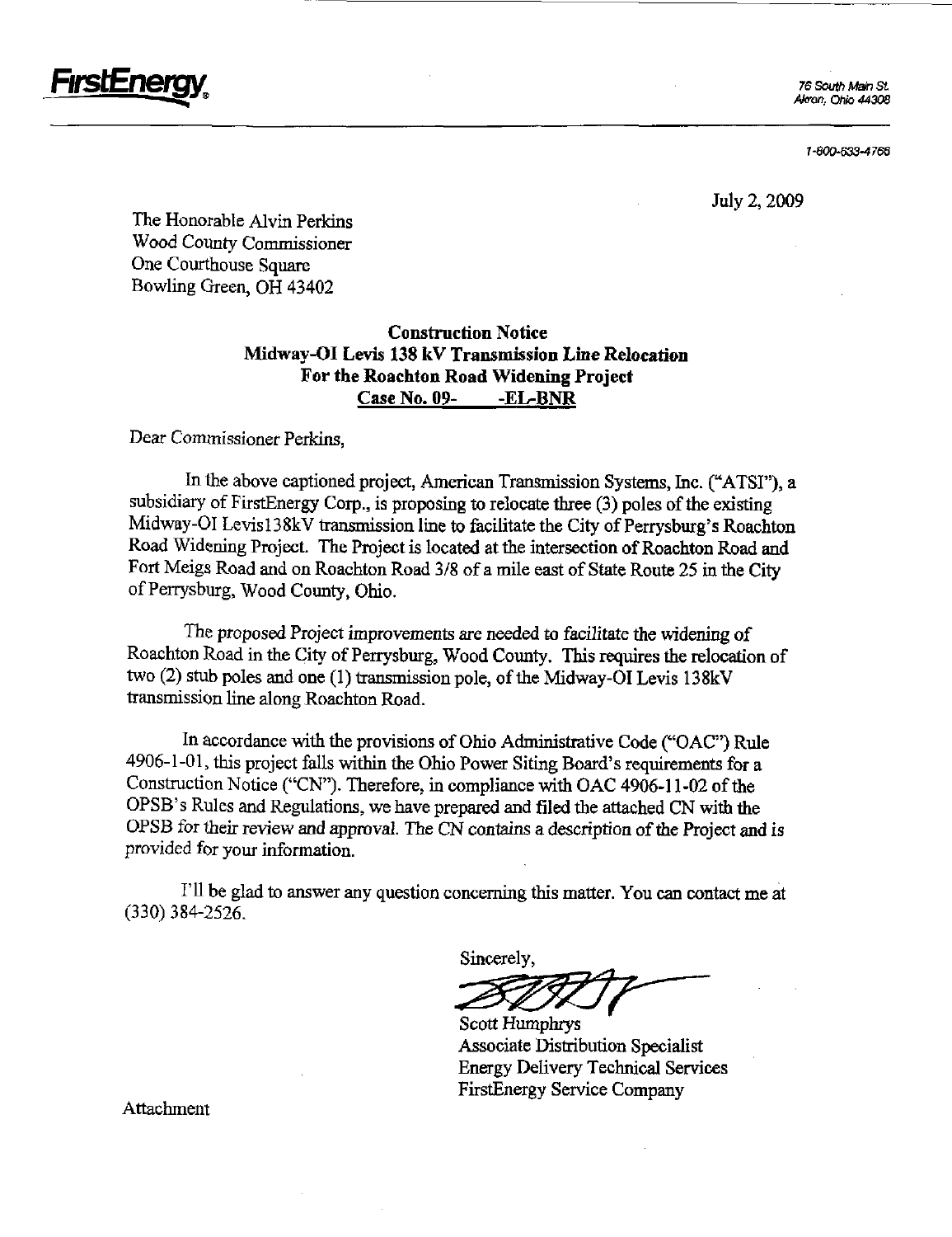

76 South Main St. Akron, Ohio 44308

1-800-633-4766

July 2,2009

Mr. Raymond Huber P.E., P.S. Wood County Engineer One Courthouse Square, Floor 3 Bowling Green, OH 43402

## Construction Notice Midway-OI Levis 138 kV Transmission Line Relocation For the Roachton Road Widening Project Case No, 09- -EL-BNR

Dear Mr. Huber,

In the above captioned project, American Transmission Systems, Inc. ("ATSI"), a subsidiary of FirstEnergy Corp., is proposing to relocate three (3) poles of the existing Midway-OI Levis138kV transmission line to facilitate the City of Perrysburg's Roachton Road Widening Project. The Project is located at the intersection of Roachton Road and Fort Meigs Road and on Roachton Road 3/8 of a mile east of State Route 25 m the City of Perrysburg, Wood Coimty, Ohio.

The proposed Project improvements are needed to facilitate the widening of Roachton Road in the City of Perrysburg, Wood County. This requires the relocation of two (2) stub poles and one (1) transmission pole, of the Midway-OI Levis I38kV transmission line along Roachton Road.

In accordance with the provisions of Ohio Administrative Code ("OAC") Rule  $4906-1-01$ , this project falls within the Ohio Power Siting Board's requirements for a Construction Notice ("CN"). Therefore, in compliance with OAC 4906-11-02 of the OPSB's Rules and Regulations, we have prepared and filed the attached CN with the OPSB for their review and approval. The CN contains a description of tbe Project and is provided for your information.

I'll be glad to answer any question concerning this matter. You can contact me at (330) 384-2526.

Sincerely,

Scott Humphrys Associate Distribution Specialist Energy Delivery Technical Services FirstEnergy Service Company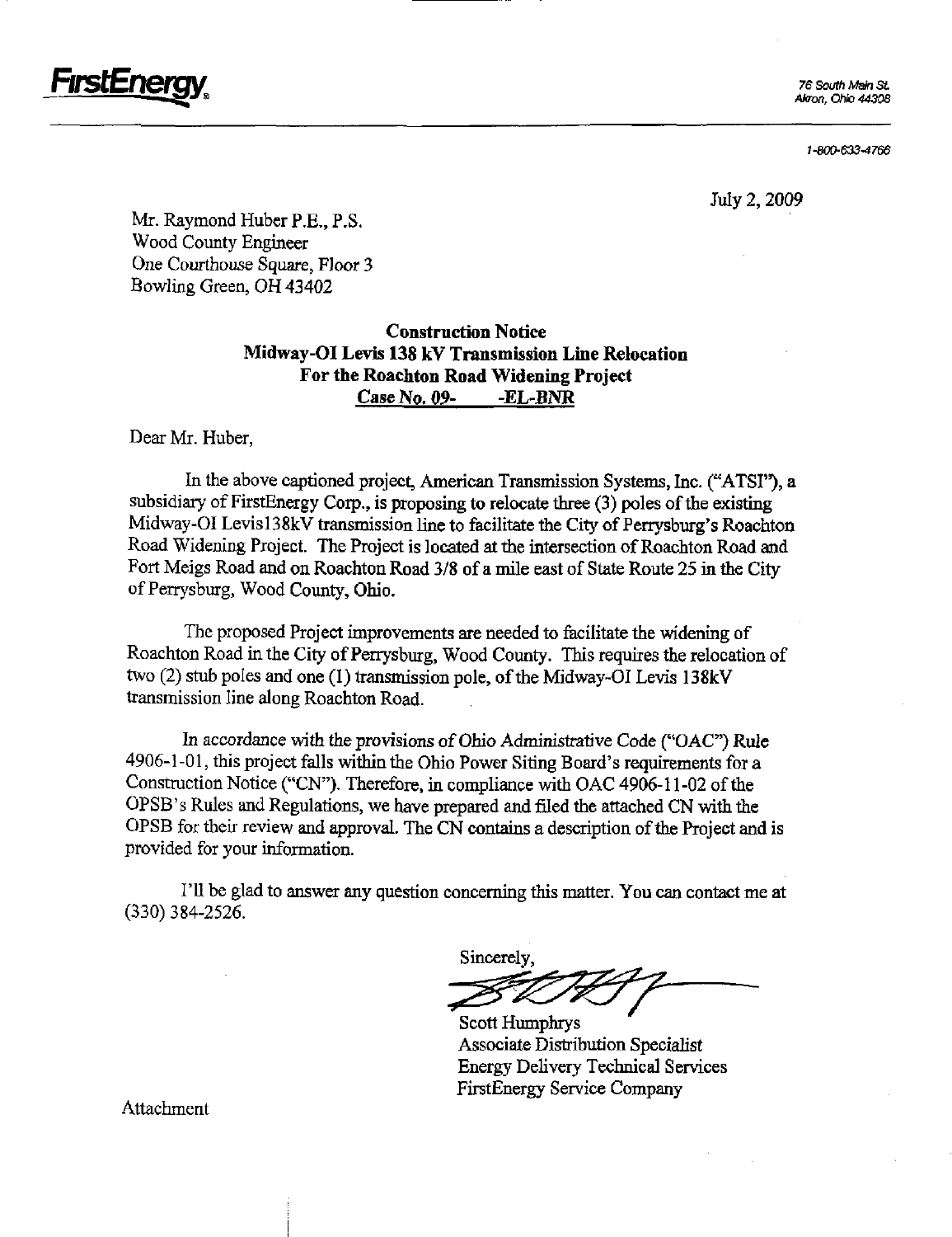

Akron, Ohio 44308

1-800-633-4766

July 2,2009

Mr. Dave Steiner Director, Wood County Planning Commission One Courthouse Square, Floor 5 Bowling Green, OH 43402

## Construction Notice Midway-OI Levis 138 kV Transmission Line Relocation For the Roachton Road Widening Project Case No. 09- -EL-BNR

Dear Mr. Steiner,

In the above captioned project, American Transmission Systems, Inc. ("ATSI"), a subsidiary of FirstEnergy Corp., is proposing to relocate three (3) poles of the existing Midway-OI Levis138kV transmission line to facilitate the City of Perrysburg's Roachton Road Widening Project. The Project is located at the intersection of Roachton Road and Fort Meigs Road and on Roachton Road 3/8 of a mile east of State Route 25 in the City of Perrysburg, Wood County, Ohio.

The proposed Project improvements are needed to facilitate the widening of Roachton Road in the City of Perrysburg, Wood County. This requires the relocation of two (2) stub poles and one (1) transmission pole, of the Midway-OI Levis 138kV transmission line along Roachton Road.

In accordance with the provisions of Ohio Administrative Code ("OAC") Rule 4906-1-01, this project falls within the Ohio Power Siting Board's requirements for a Construction Notice ("CN"). Therefore, in compliance with OAC 4906-11-02 of the OPSB's Rules and Regulations, we have prepared and filed the attached CN with the OPSB for their review and approval. The CN contains a description of the Project and is provided for your information.

I'll be glad to answer any question concerning this matter. You can contact me at (330) 384-2526.

Sincerely,

Scott Humphrys Associate Distribution Specialist Energy Dehvery Technical Services FirstEnergy Service Company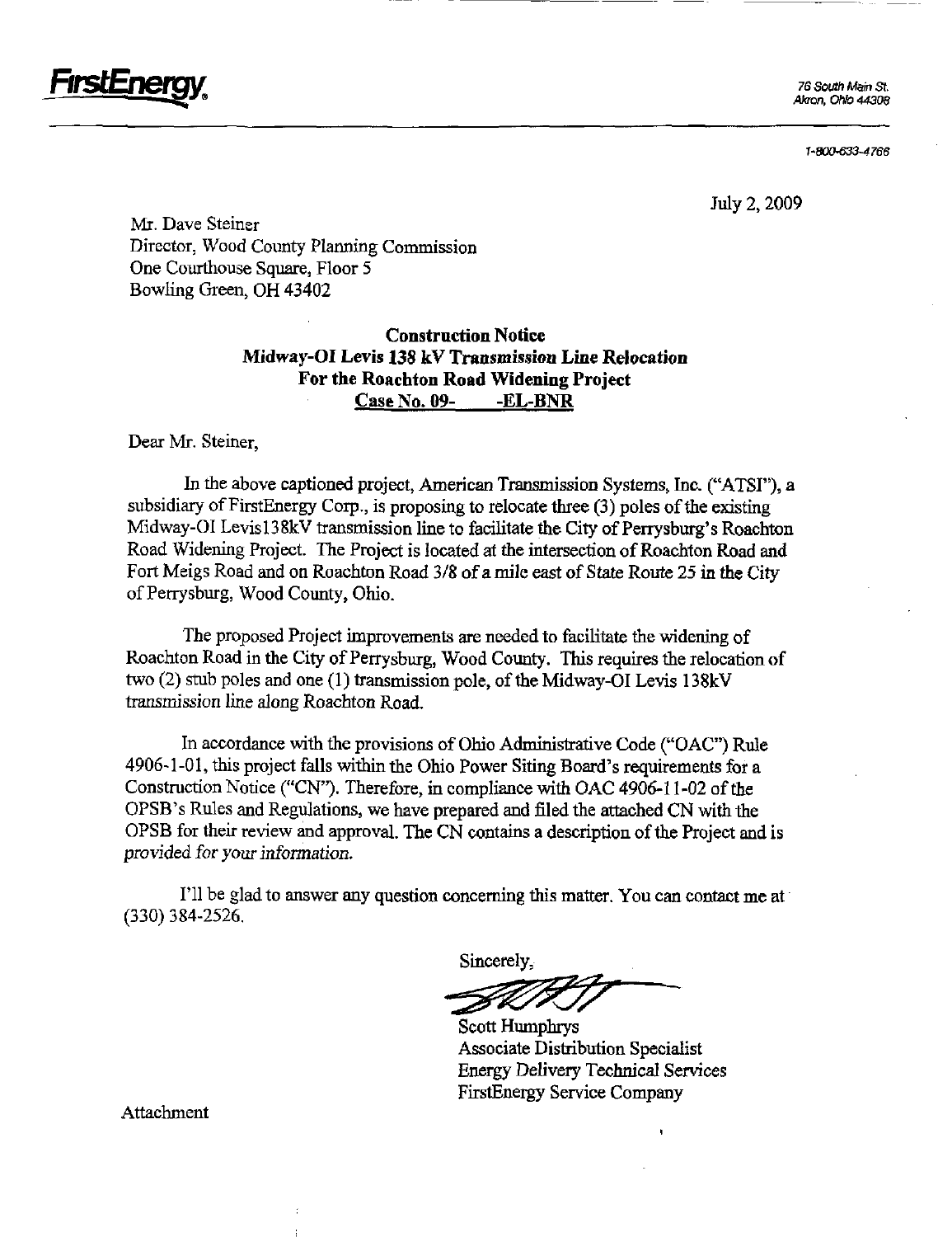76 South Main St Akron, Ohio 44308

1-800-633-4766

July 2,2009

Mr. John Wanick. Municipal Planning Commission, City of Perrysburg 201 W. Indiana Avenue Perrysburg, OH 43551

## Construction Notice Midway-OI Levis 138 kV Transmission Line Relocation For the Roachton Road Widening Project Case No. 09- -EL-BNR

Dear Mr. Wanick,

In the above captioned project, American Transmission Systems, Inc. ("ATSI"), a subsidiary of FirstEnergy Corp., is proposing to relocate three (3) poles of the existing Midway-OI Levis138kV transmission line to facilitate the City of Perrysburg's Roachton Road Widening Project. The Project is located at the intersection of Roachton Road and Fort Meigs Road and on Roachton Road 3/8 of a mile east of State Route 25 in the City of Perrysburg, Wood County, Ohio.

The proposed Project improvements are needed to facilitate the widening of Roachton Road in the City of Perrysburg, Wood County. This requires the relocation of two (2) stub poles and one (1) transmission pole, of the Midway-OI Levis 138kV transmission line along Roachton Road.

In accordance with the provisions of Ohio Administrative Code ("OAC") Rule 4906-1-01, this project falls within the Ohio Power Siting Board's requirements for a Construction Notice ("CN"). Therefore, in compliance with OAC 4906-11-02 of the OPSB's Rules and Regulations, we have prepared and filed the attached CN with the OPSB for their review and approval. The CN contains a description of the Project and is provided for your information.

I'll be glad to answer any question concerning this matter. You can contact me at (330) 384-2526.

Sincerely,

Scott Humphrys Associate Distribution Specialist Energy Delivery Technical Services FirstEnergy Service Company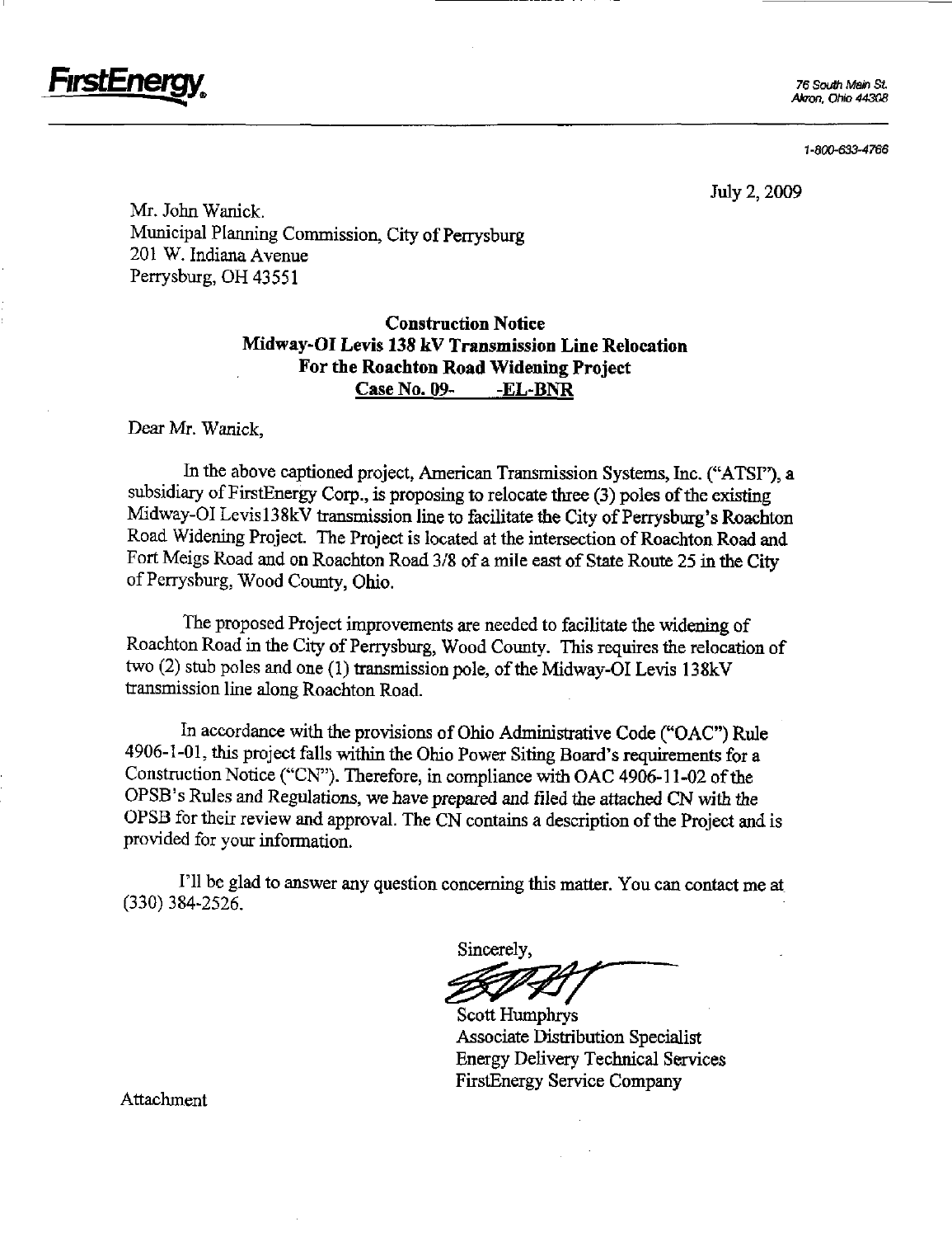

Akron. Ohio 44308

1-800-633-4766

July 2,2009

Mr. Rick Thielen Planning/Zoning Administrator City of Perrysburg 201 W. Indiana Avenue Perrysburg, OH 43551

## Construction Notice Midway-OI Levis 138 kV Transmission Line Relocation For the Roachton Road Widening Project Case No. 09- -EL-BNR

Dear Mr. Thielen,

In the above captioned project, American Transmission Systems, Inc. ("ATSI"), a subsidiary of FirstEnergy Corp., is proposing to relocate three (3) poles of the existing Midway-OI Levis138kV transmission line to facilitate the City of Perrysburg's Roachton Road Widening Project. The Project is located at the mtersection of Roachton Road and Fort Meigs Road and on Roachton Road 3/8 of a mile east of State Route 25 in the City of Perrysburg, Wood County, Ohio.

The proposed Project improvements are needed to facilitate the widening of Roachton Road in the City of Perrysburg, Wood County. This requires the relocation of two  $(2)$  stub poles and one  $(1)$  transmission pole, of the Midway-OI Levis 138kV transmission line along Roachton Road.

In accordance with the provisions of Ohio Admmistrative Code ("OAC") Rule  $4906-1-01$ , this project falls within the Ohio Power Siting Board's requirements for a Construction Notice ("CN"). Therefore, in compliance with OAC 4906-11-02 of the OPSB's Rules and Regulations, we have prepared and filed the attached CN with the OPSB for their review and approval. The CN contains a description of the Project and is provided for your information.

I'll be glad to answer any question concerning this matter. You can contact me at (330)384-2526.

Sincerely,

Scott Humphrys Associate Distribution Specialist Energy Delivery Technical Services FirstEnergy Service Company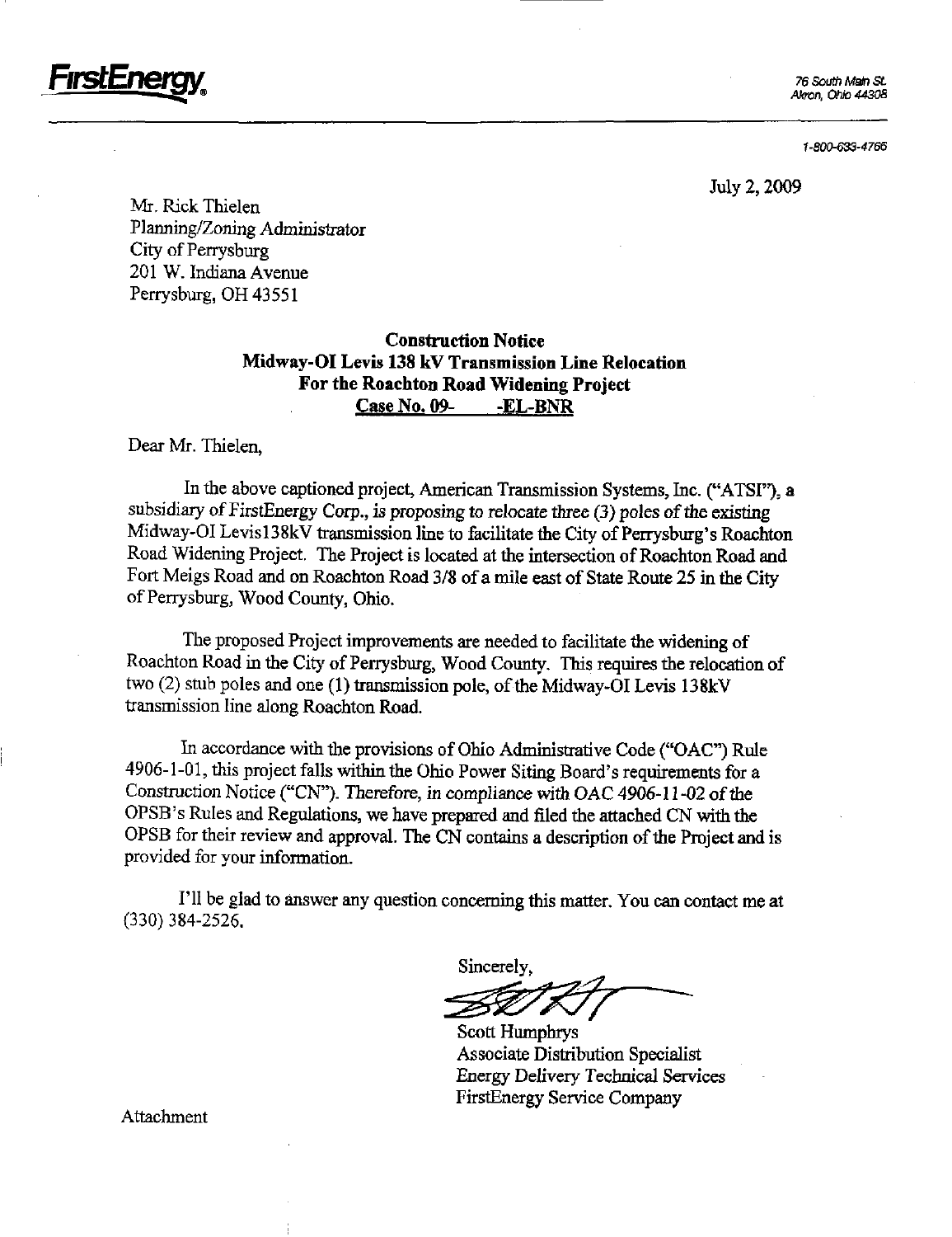# AMERICAN TRANSMISSION SYSTEMS, INCORPORATED

# CONSTRUCTION NOTICE

# MIDWAY-OI LEVIS 138 kV TRANSMISSION LINE RELOCATION FOR ROACHTON ROAD WIDENING

OPSB CASE NO.  $09 - 568$  -EL-BNR

July 2,2009

American Transmission Systems, Incorporated 76 South Main Street Akron, Ohio 44308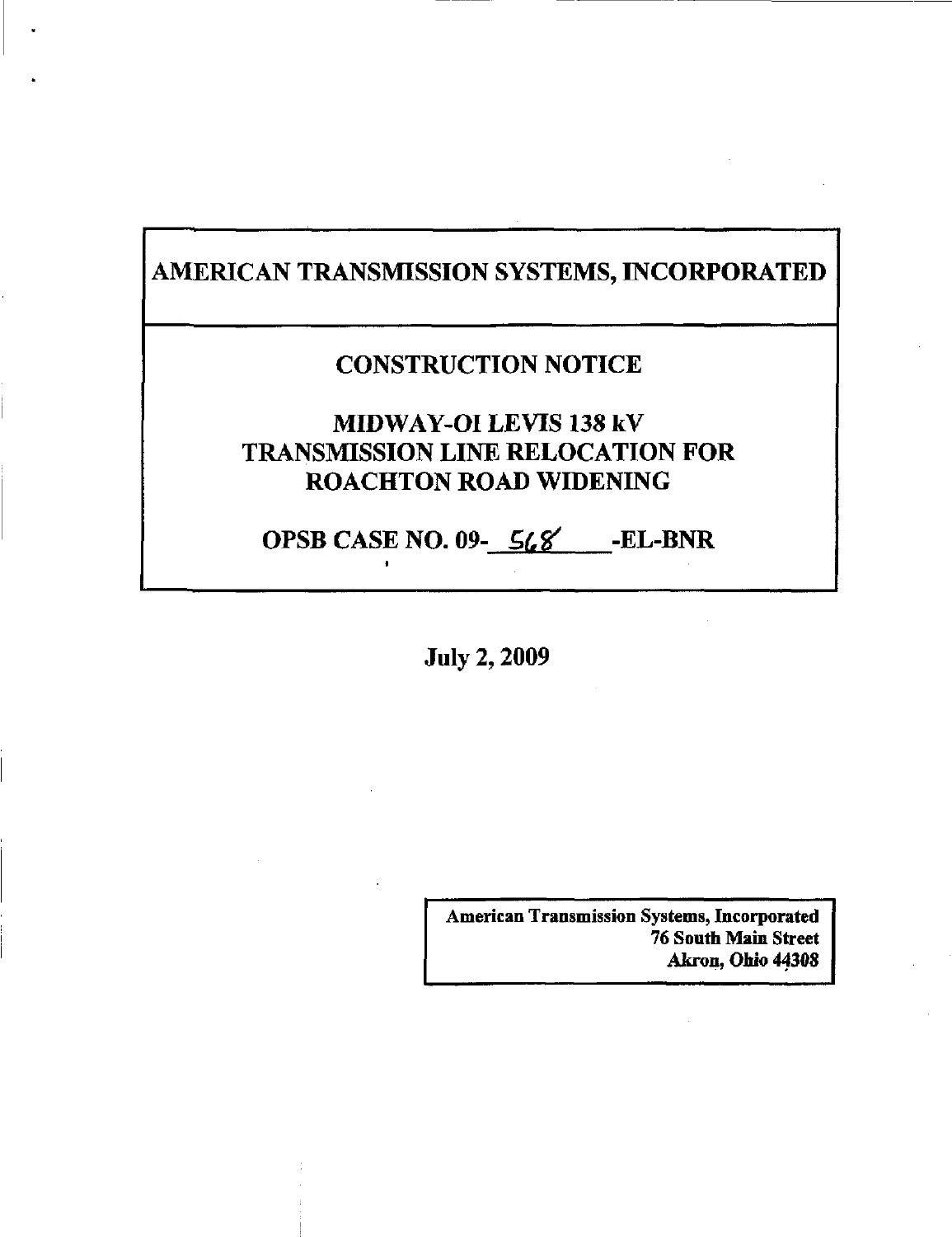## CONSTRUCTION NOTICE MIDWAY-OI LEVIS 138 kV TRANSMISSION LINE RELOCATION FOR ROACHTON ROAD WIDENING

The following information is being provided m accordance with the procedures delmeated in Ohio Administrative Code Section 4906-11-02: Construction Notice Requirements of the Rules and Regulations of the Ohio Power Siting Board.

### 4906-11-02 (B): Information Requirements

#### 4906-11-02 (B) (1): Name of the Project

Name of Project: Midway-OI Levis 138 kV Transmission Line Relocation for the Roachton Road Widening Project

### 4906-11-02 (B) (2) (a): Brief Description of Project

American Transmission Systems, Incorporated ("ATSI"), a First Energy Corp. subsidiary, is preparing a Midway-OI Levis 138 kV Transmission Line Relocation for the Roachton Road Widening Project ("Project"), which consists of relocating one (1) 138 kV transmission pole with distribution underbuild at the northeast comer of Fort Meigs and Roachton Road and relocating two (2) guy poles near the 01 Levis Park Substation on Roachton Road. The proposed Project is located at the intersection of Roachton Road and Fort Meigs Road, and on Roachton Road 3/8 of a mile west of State Route 25 in the City of Perrysburg, Wood County, Ohio.

The general location of the proposed Project is shown in Exhibit 1, which is a partial copy of the United States Geologic Survey, Wood County Ohio Quad, Map ID 41083- E6. The general layout of the proposed Project is shown in Exhibit 2. In this proposed Project, one (1) pole is to be relocated, on the northeast comer of the intersection of Roachton Road and Fort Meigs Road and two (2) guy poles near the 01 Levis Park Substation are to be relocated. The typical details of the new pole and guy poles are shown in Exhibits 3 and 4.

1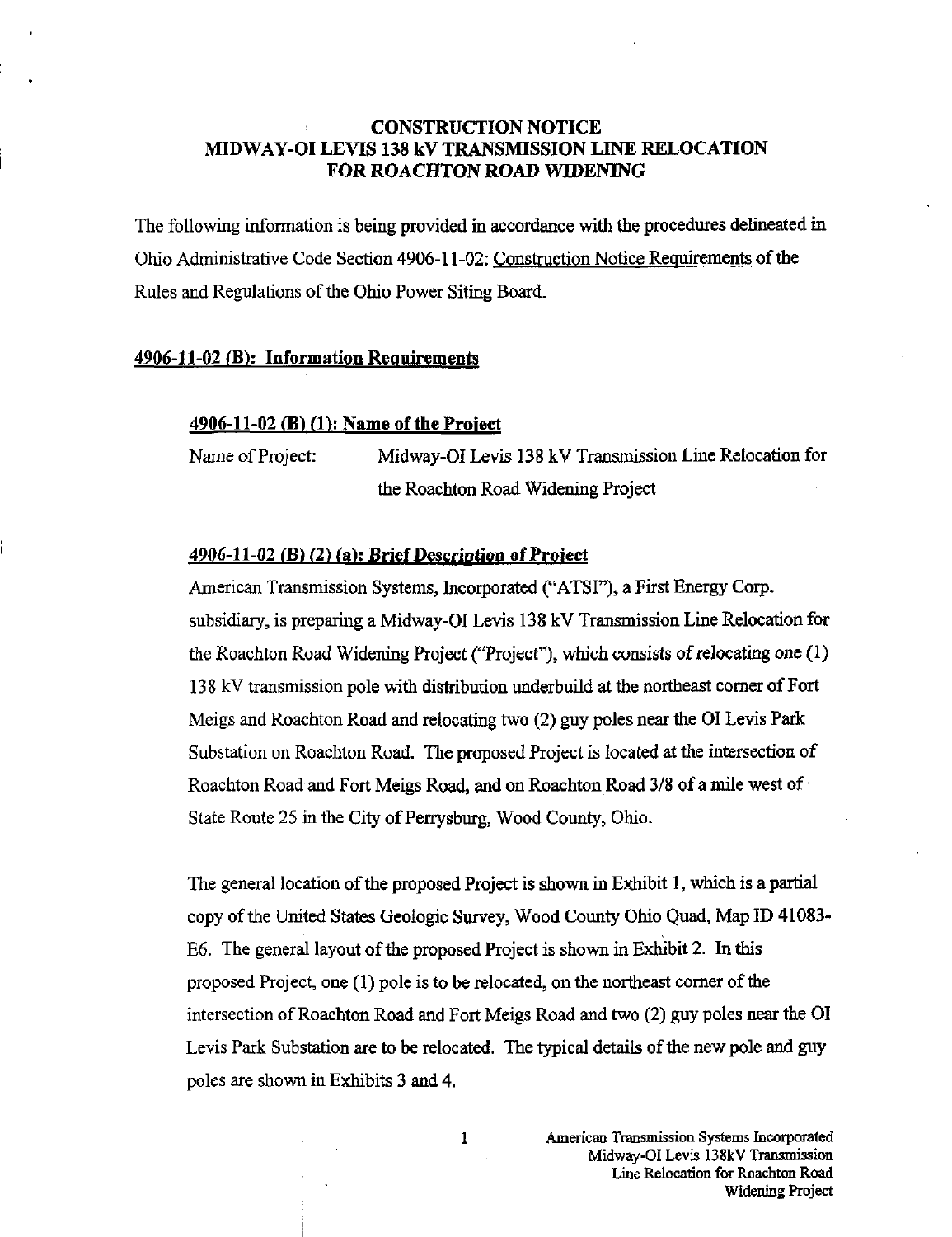#### 4906-11-02 (B) (2) (h): Construction Notice Requirements

The proposed Project meets the requirements for a Construction Notice because the project is within the types of project defined by Item  $(9)$  of the Application Requirement Matrix for Electric Power Transmission Lines in Appendix A of 4906-1- 01 of the Ohio Admmistrative Code, which requires the filing of a Constmction Notice. This items states:

(9) Replacement or relocation of an electric power transmission line and associated facilities where the project is required by publicly funded entities and is located on or adjacent to right-of-way or land owned by the public entity requiring the project.

Perrysburg City is widening Roachton Road between Fort Meigs Road and State Route 25 in their Roachton Road Widening Project. The new relocated pole will be installed in the road right-of-way for the widened intersection of Roachton Road, and Fort Meigs Road and the new relocated stub poles will be located in the Roachton Road right of way. The existing Midway-OI Levis 138 kV transmission line and the proposed modifications will be owned by ATSI.

### 4906-11-02 (B) (3): Need for the Project

The proposed Project is needed to facilitate the widerung of Roachton Road in the city of Perrysburg, Wood County. This requires the relocation of the Midway-OI Levis 138kV transmission poles to the northeast of Roachton Road and Fort Meigs Road intersection into a new road right-of-way, as well as the guy poles outside the OI Levis Park Substation into a new road right-of-way.

#### 4906-11-02 (B) (4): Construction Schedule

Constmction on the proposed Project is proposed to begin on August 18,2009. Constmction on the proposed Project is expected to be completed by March 31,2010.

### 4906-11-02 (B) (5): Estimated Costs

The following are the estimated capital costs by FERC Accounts for the Project:

Estimated Cost \$ 132,000

2 American Transmission Systems Incorporated Midway-OI Levis 138kV Transmission Line Relocation for Roachton Road Widening Project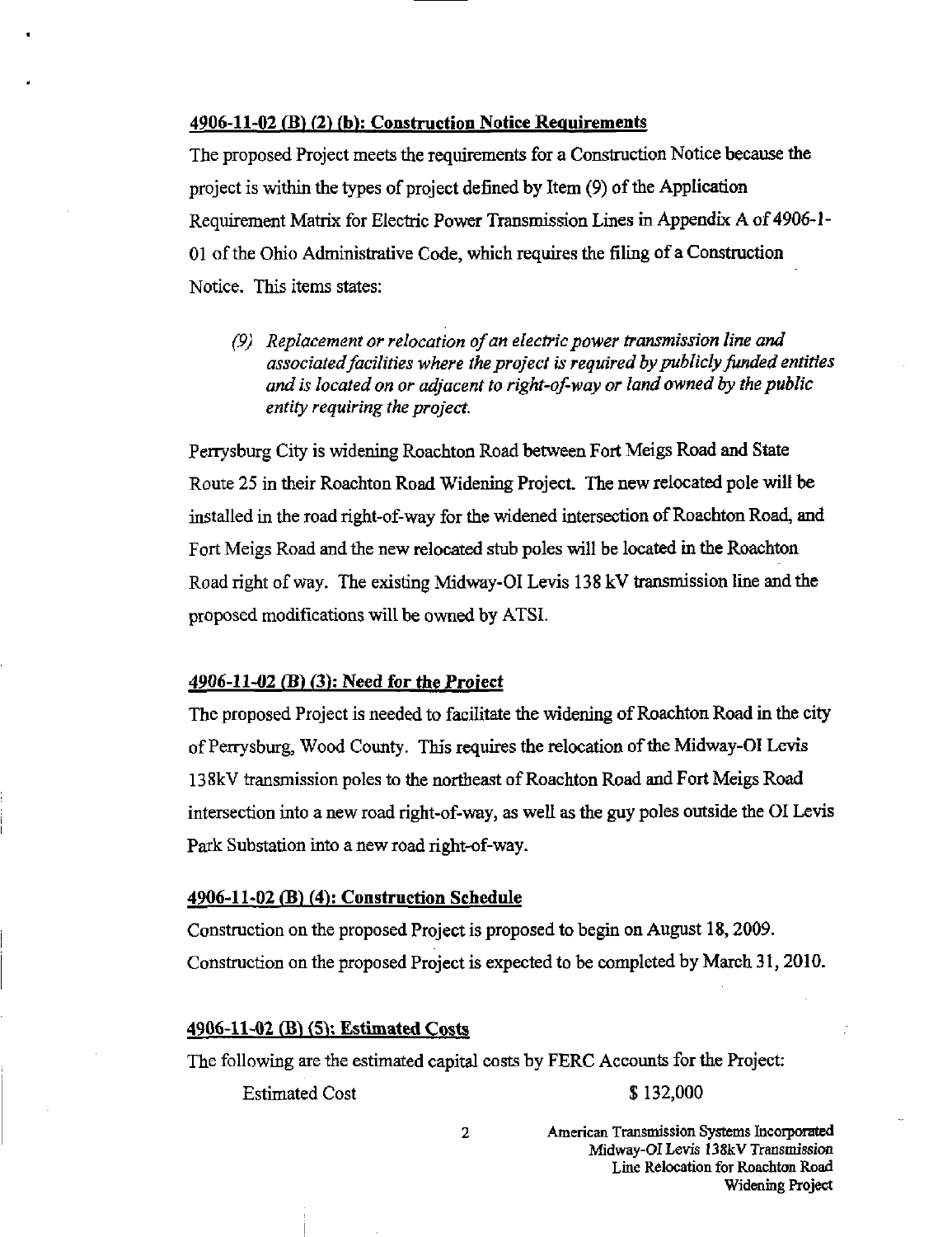### 4906-11-02 (B) (6): Operating Characteristics

The existing Midway-OI Levis 138 kV transmission line operates at 138 kV. The proposed modifications will not change the operating characteristics of this transmission line. In the proposed Project, one (1) existing pole and two (2) existing guy poles of the transmission line will be relocated to facilitate the widening of Roachton Road. New property rights are not required for the installation of three (3) poles of the proposed Project.

#### 4906-11-02 (B) (7): Area Man

Exhibit No. 1 depicts the general location of the project site. This exhibit provides a partial copy of the United States Geologic Survey, Wood County Ohio Quad Map ID 41083-E6. To locate and view the project site from Columbus, Ohio, travel north on OH-71 towards Cleveland for approximately 10.1 miles. Take exit number 119 for US-23 toward Delaware. Merge onto N. High St/US-23 and continue to follow US-23 for approximately 58.5 miles. Turn slightly right at US-23 and continue for approximately 7.5 miles. Then proceed on 0H-15W for approximately 17 miles. Merge onto I-75N/OH-15W via the ramp to Toledo and continue to follow 1-75 N for approximately 35.3 miles. Take exit 192 on the left to merge onto 1-475 N/US-23 N toward Maumee/Ann Arbor, approximately 1 mile. Take exit 2 for OH-25 toward Perrysburg and tum left at Dixie Highway North then tum right at Roachton Road. The project is located approximately 3/8 mile west of OH-25 and at the intersection of Roachton Road and Fort Meigs Road.

#### 4906-11-02 (B) (S): Properties List

The relocated poles will be located within existing and newly obtained road right-ofway for Roachton Road, obtained by the City of Perrysburg. ATSI is not obtaining any additional property rights for this section of the transmission line.

3